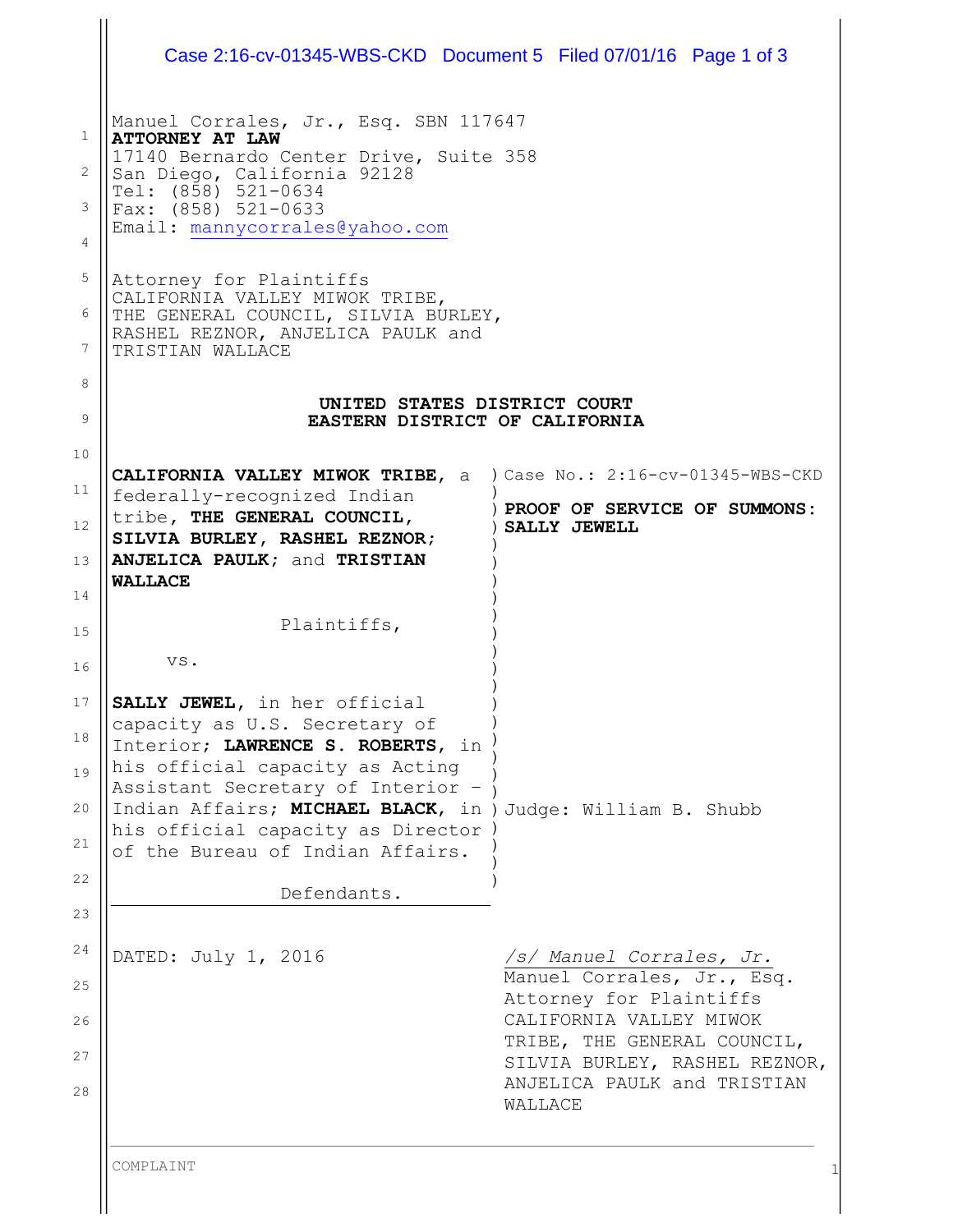Case 2:16-cv-01345-WBS-CKD Document 5 Filed 07/01/16 Page 2 of 3 MANUEL CORRALES, JR., ESQ. (SBN 117647) MANUEL CORRALES, JR. ESQ. 17140 BERNARDO CENTER DRIVE, SUITE 358 SAN DIEGO CA 92128 858-521-0634 Attorney for : CALIFORNIA VALLEY MIWOK TRIBE, ET AL. Atty. File No.  $: 2:16$ -CV-01345 US DISTRICT COURT EASTERN DISTRICT OF CALIFORNIA **PLAINTIFF** Case No.: 2:16-CV-01345-WBS-CKD : CALIFORNIA VALLEY MIWOK TRIBE, ET AL, **DEFENDANT** : SALLY JEWEL, ET AL. PROOF OF SERVICE OF SUMMONS 1. At the time of service I was at least 18 years of age and not a party to this action.

 $2.$ I served copies of the SUMMONS IN A CIVIL CASE; FIRST AMENDED COMPLAINT; NOTICE OF AVAILABILITY; NOTICE OF AVAILABILITY OF A MAGISTRATE JUDGE TO EXERCISE JURISDICTION AND APPEAL INSTRUCTIONS

3. a. Party served SALLY JEWELL, IN HER OFFICIAL CAPACITY AS U.S. SECRETARY OF INTERIOR  $\ddot{\cdot}$ b. Person served DAMIAN GROSS, PARALEGAL  $\ddot{\cdot}$ (CAUC/M/35YO/5FT9IN/161LBS/BLK HR)

| Address where the party was served | 1849 C STREET        | N.W. |            |
|------------------------------------|----------------------|------|------------|
|                                    | WASHINGTON, DC 20240 |      | (Business) |

5. I served the party

a. by personal service. I personally delivered the documents listed in item 2 to the party or person authorized to receive service of process for the party (1) on June 29, 2016 (2) at: 11:19 AM

6. The "Notice to the person served" (on the summons) was completed as follows: a. as an individual defendant.

## 7. Person who served papers

- a. ROBERT BRIGGS-SNODGRASS
- **b. KNOX ATTORNEY SERVICE** 2250 FOURTH AVENUE SAN DIEGO, CA 92101
- c. 619-233-9700
- d. Fee for service: \$194.85
- e. lam:

(3) not a registered California process server

- (i) an independent contractor
- (ii) Registration No.: 152
- (iii) County: San Diego, CA

8. I declare under penalty of perjury under the laws of the State of California that the foregoing is true and correct.

Date: June 30, 2016

Signature: Puler Pr.

ROBERT BRIGGS-SNODGRASS

**PROOF OF SERVICE**